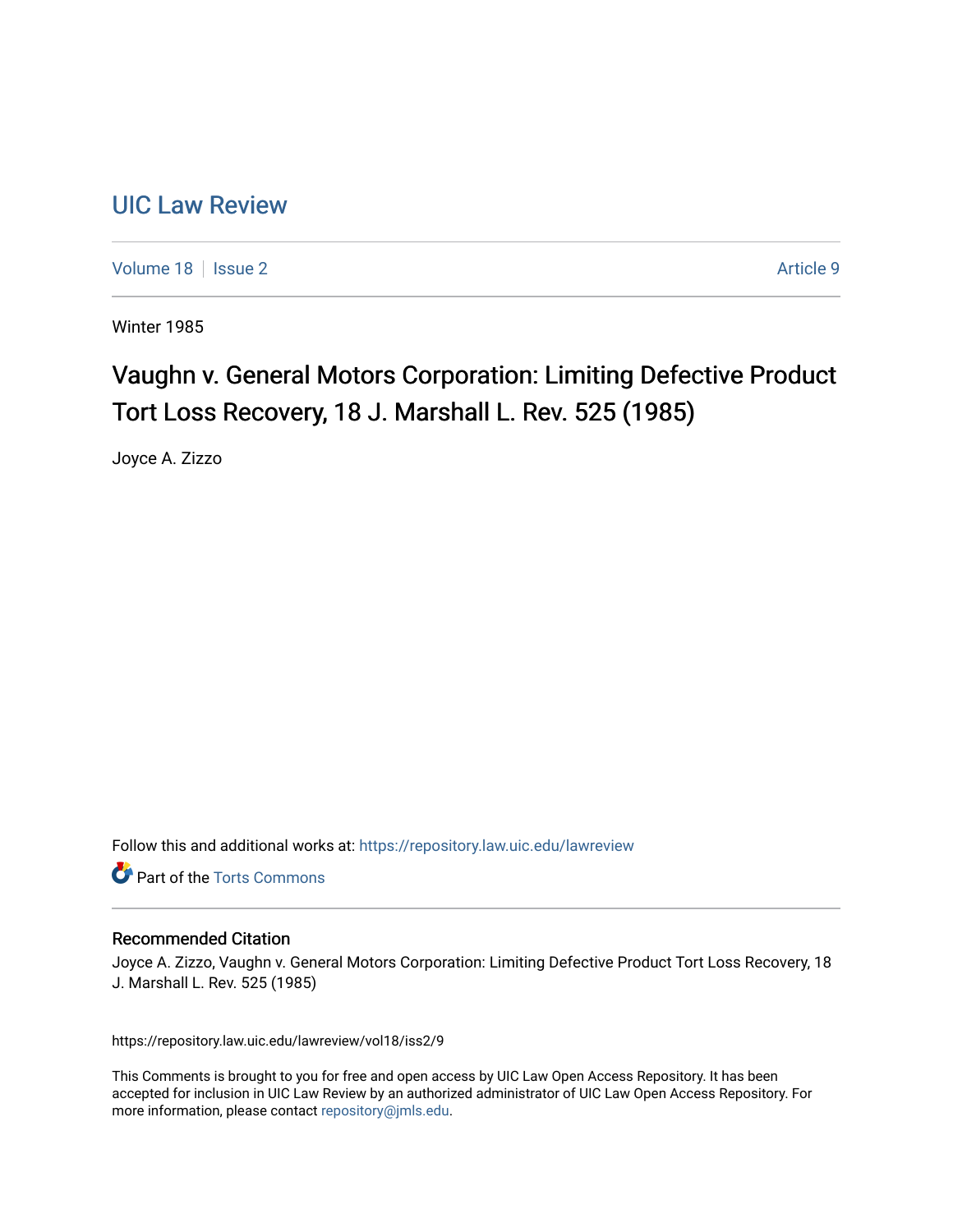### *VAUGHN v. GENERAL MOTORS CORPORA TION\*:* LIMITING DEFECTIVE PRODUCT TORT **LOSS** RECOVERY

The Illinois Supreme Court has recently resolved the issue of whether a plaintiff can recover in tort for losses incurred from a defective product where damage is limited to the product itself.<sup>1</sup> In *Vaughn v. General Motors Corp.*<sup>2</sup> the court held that where a product's defect causes damages through a "sudden and calamitous"<sup>3</sup> occurrence, a plaintiff may recover under a tort theory of liability<sup>4</sup> for

(1) One who sells any product in a defective condition unreasonably dangerous to the user or consumer or to his property is subject to liability for physical harm thereby caused to the ultimate user or consumer, or to his property, if

(a) the seller is engaged in the business of selling such a product, and

(b) it is expected to and does reach the user or consumer without substantial change in the condition in which it is sold.

RESTATEMENT (SECOND) OF TORTS § 402A (1965). Some jurisdictions have interpreted this section to exclude damage to the defective product itself. *See infra* note 33 and accompanying text.

2. 102 Ill. 2d 431, 466 N.E.2d 195 (1984).

3. The term "sudden and calamitous" originated in Fentress v. Van Etta Motors, 157 Cal. App. 2d 863, 323 P.2d 227 (1958), *rev'd on other grounds,* Sabella v. Wisler, 59 Cal. 2d 21, 377 P.2d 889, 27 Cal. Rptr. **689** (1963). In *Fentress,* the court allowed a tort recovery for damages sustained to the plaintiff's auto in an accident resulting from defective brakes. *Id.* The plaintiff's vehicle was the only property damaged. *Id.* at 864, 323 P.2d at 228. The court limited recovery in tort to situations where "some violence or collision with external objects" existed. *Id.* at 866, 323 P.2d at 229. *See* Northern Power & Eng'g Corp. v. Caterpillar Tractor, 623 P.2d 324, **328** n.4 (Alaska 1981) (discussion of the "sudden and calamitous" occurrence requirement).

The term "accident" is sometimes used to refer to a "sudden and calamitous" occurrence. Vulcan Materials Co. v. Driltech, Inc., 251 Ga. 383, 388, 306 S.E.2d 253, 257 (1983).

4. Vaughn v. General Motors Corp., 102 Ill. 2d 431, 436, 466 N.E.2d 195, 197 (1984). The plaintiff brought the action against the manufacturer for both negligence and strict liability. *Id.* at 432-33, 466 N.E.2d at 195-96. Illinois does not make a distinction, however, between negligence and strict liability when deciding whether a plaintiff may recover in tort for economic losses resulting from damage to the defective product itself. *See* Moorman Mfg. Co. v. National Tank Co., 91 Ill. **2d** 69, 86, 435 N.E.2d 443, 450 (1982) (distinction between economic loss and property damage "applies whether the tort theory involved is strict liability or negligence").

Economic loss has been held to be recoverable under the tort theory of intentional misrepresentation. *See* Soules v. General Motors Corp., 79 Ill. 2d 282, 402 N.E.2d 599 (1980) (economic damages recoverable for fraudulent mis-

<sup>\*</sup> 102 Ill. 2d 431, 466 N.E.2d 195 (1984).

<sup>1.</sup> Vaughn v. General Motors Corp., 102 Ill. 2d 431, 466 N.E.2d 195 (1984). In Suvada v. White Motor Co., 32 Ill. 2d 612, 621, 210 N.E.2d 182, 187 (1965), Illinois adopted the doctrine of strict liability under Sec. 402A of the *Restatement of Torts,* which states: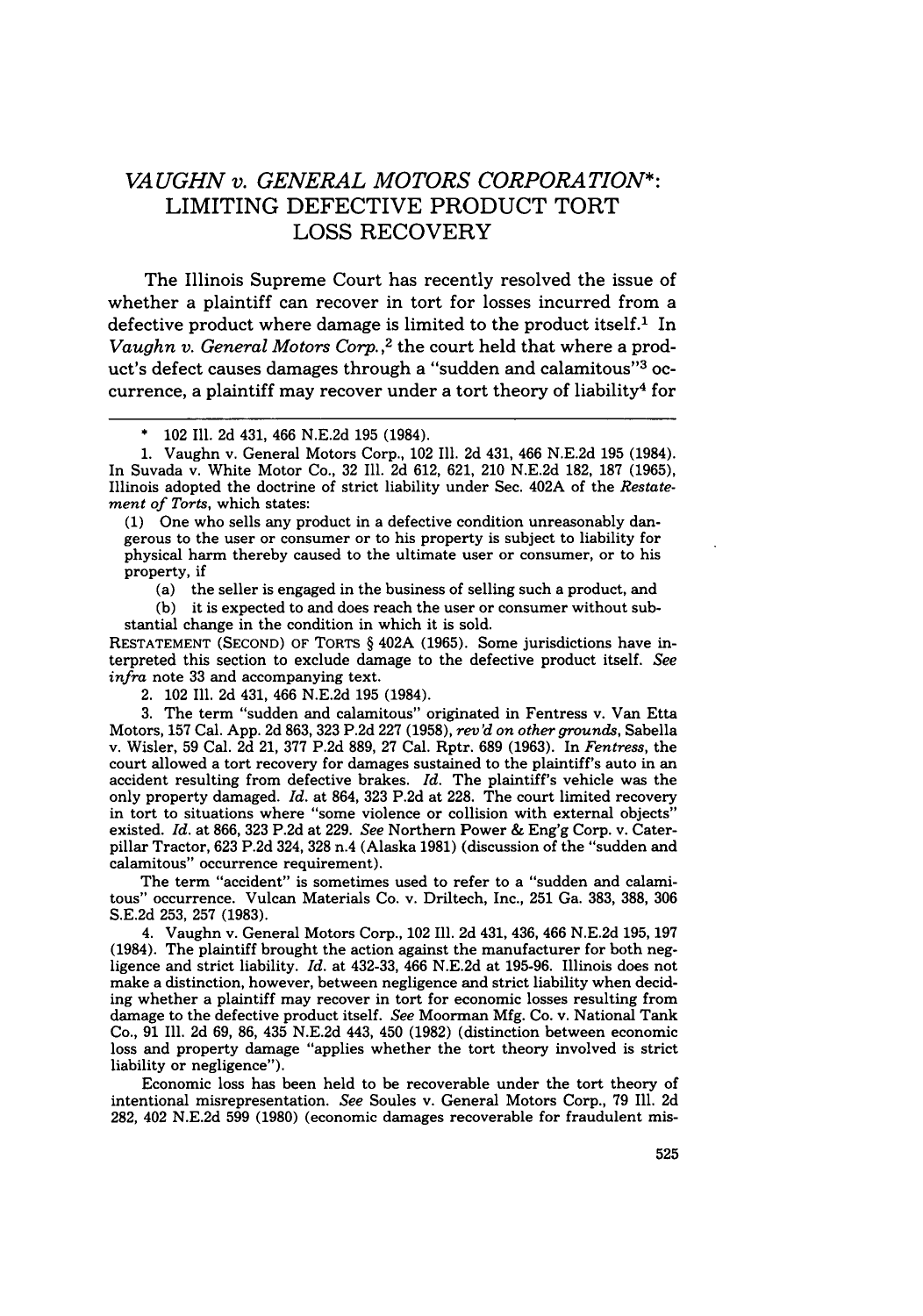all losses that result from the occurrence. This is true regardless of whether there is concurrent personal injury or damage to property other than the defective product.5 Prior controversy in Illinois stemmed from the view that a court's allowance of a tort recovery for damages of an economic nature would infringe on the legislature's decision to adopt the sales provisions of the Uniform Commercial Code.<sup>6</sup> In an effort to avoid such an infringement, the *Vaughn* court made a distinction beween property damage recoverable in tort<sup>7</sup> and economic losses<sup>8</sup> recoverable under contract law.<sup>9</sup>

In *Vaughn,* the plaintiff was involved in an accident when his truck overturned as a result of brake failure.<sup>10</sup> Although the plaintiff did not suffer personal injury, he did sustain various business losses, including damage to the vehicle itself.<sup>11</sup> Vaughn filed a suit in tort against the truck manufacturer and dealer.<sup>12</sup> The trial court dismissed the case holding that, where only the defective product is

representation). *See also* Bertschy, *Negligent Performance of Service Contracts and the Economic Loss Doctrine,* 17 J. MAR. L. REV. 249, 249 (1984) ("economic loss is in fact recoverable under certain circumstances in tort"). The main focus of this casenote, however, is on the doctrine of strict products liability.

5. *Vaughn,* 102 Ill. 2d at 436, 466 N.E.2d at 197.

6. The Illinois legislature adopted the sales provisions of the Uniform Commercial Code in ILL. REV. STAT. ch. 26, §§ 2-101 to 2-725 (1983). *See infra* note 36 and accompanying text.

7. Greenman v. Yuba Power Prod., 59 Cal. 2d 57, 63, 377 P.2d 897, 901, 27 Cal. Rptr. 697, 701 (1962); RESTATEMENT (SECOND) OF TORTS § 402A (1965).

8. There are various definitions of the term "economic loss." The most prevalent definition of economic loss is "damages for inadequate value, costs of repair and replacement of the defective product or consequent loss of profitswithout any claim of personal injury or damage to other property." Bertschy, *The Economic Loss Doctrine in fllinois after Moorman,* 71 ILL. B.J. 346, 348 (1983) (quoting Note, *Econoic Loss and Products Liability Jurisprudence,* <sup>66</sup> COLUM. L. REV. 917, **918** (1966)).

9. *Vaughn,* 102 Ill. 2d at 435-36, 466 N.E.2d at 197 (1984).

10. *Id.* at 432-33, 466 N.E.2d at 195. Vaughn first began experiencing brake problems when the vehicle had only been driven 103 miles. *Id.* at 432, 466 nineteen months after it had been purchased. *Id.* at 432-33, 466 N.E.2d at 195. In the meantime, the plaintiff had had the brakes checked and worked on nu- merous times. *Id.* at 432, 466 N.E.2d at 195.

11. *Id.* at 433, 466 N.E.2d at 195. Plaintiff's prayer for relief was in the amount of \$43,966.25, which sum represented the loss of the truck, expenditures for renting another truck, overtime, expenses incurred for brake repair prior to the incident, repair costs of a bulk fuel tank attached to the truck at the time of the overturn, and cleanup of spilled fuel. *Id.*

12. *Id.* at 432, 466 N.E.2d at 195. Count I of the plaintiff's complaint was for strict products liability against General Motors, alleging that the vehicle was defective when it left the manufacturer's possession and failed to perform when used in the manner ordinarily expected. *Id.* Count II of the plaintiff's com-<br>plaint alleged that General Motors negligently manufactured the truck. *Id.* at 433, 466 N.E.2d at 195.

In Illinois, the doctrine of strict liability applies to "manufacturers, sellers, contractors, those who hold themselves out to be manufacturers, assemblers of parts and suppliers and manufacturers of component parts." Sipari v. Villa Olivia Country Club, 63 Ill. App. 3d 985, 992, 380 N.E.2d 819, 825 (1978).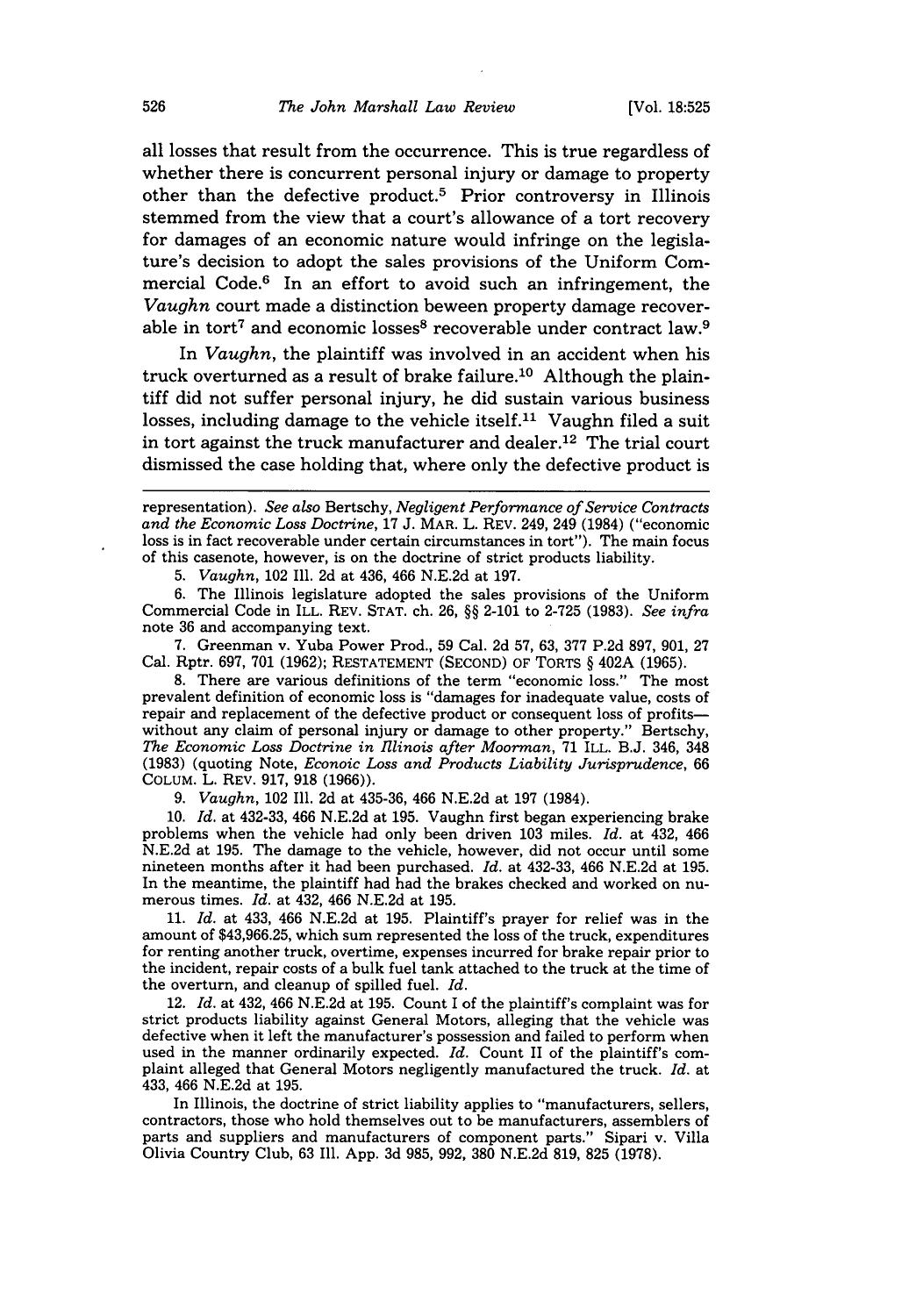damaged, economic losses resulting from qualitative defects<sup>13</sup> should be recovered under a contract theory of recovery, rather than under a tort theory.<sup>14</sup> The appellate court reversed the lower court's judgment holding that, damage to the defective product itself is considered property damage and recoverable in tort if the product is dangerous and if the damage results from a "sudden and calamitous" occurrence.<sup>15</sup>

The Illinois Supreme Court affirmed the appellate court judgment.16 The issue before the court was whether a plaintiff has a tort action when an unreasonably dangerous defect in a product causes damage through a "sudden and calamitous" occurrence and that damage is limited to the product itself.<sup>17</sup> The court agreed with the appellate court's reasoning and held that where the damage to the product results from a "sudden and calamitous" occurrence, the plaintiff has suffered property damage recoverable in tort, rather than purely economic losses for which there is no tort recovery basis.<sup>18</sup>

In its analysis, the *Vaughn* court focused primarily on how the damage to the truck occurred. Relying on its decision in Moorman *Mfg. Co. v. National Tank Co.,19* the court held that where the product fails due to deterioration or causes not of an accidental nature, resulting damages are treated as economic losses, recoverable under

15. Vaughn v. General Motors Corp., 118 Ill. App. 3d 201, 204, 454 N.E.2d 740, 742 (1983), *affd,* 102 Ill. 2d 431, 433, 466 N.E.2d 195, 196 (1984).

16. *Vaughn,* 102 Ill. 2d at 437, 466 N.E.2d at 198. Justice Goldenhersh delivered the opinion of the court. No concurring or dissenting opinions were filed.

17. *Id.* at 433-34, 466 N.E.2d at 196. The defendant also argued that since Vaughn was aware of the defect in the brakes and continued to use the automobile for nineteen months, he should be barred from recovering. *Id.* at 434, 466 N.E.2d at 196. The court dismissed this argument as being relevant only to the doctrines of assumption of risk and comparative fault, neither of which was at issue before the court. *Id.* at 436-37, 466 N.E.2d at 197.

The court also rejected defendant's argument that manufacturers should not bear the burden of passing the costs of defective products on to the purchas- ers of its products. *Id.* at 434, 466 N.E.2d at 196. Defendants argued instead, that the purchasers should bargain with the manufacturer and retailer for warran- ties under the Uniform Commercial Code, thereby insuring themselves against potential liability resulting from defective products. *Id.* at 434, 466 N.E.2d at 197. The court found this reasoning to be contrary to the underlying policy of strict products liability, as adopted in Suvada v. White Motor Co., 32 Ill. 2d 612, 618-21, 210 N.E.2d 182, 186-87 (1965). *See infra* note 43 and accompanying text.

18. *Vaughn,* 102 Ill. 2d at 436, 466 N.E.2d at 197. The court found that Vaughn's complaint stated a cause of action for strict liability. *Id.* The negligence count was not addressed. *Id. See supra* notes 4 and 12.

19. 91 Ill. 2d 69, 435 N.E.2d 443 (1982). *See infra* notes 37-41 and accompanying text.

<sup>13.</sup> A product is considered to have a qualitative defect when it is unfit for its intended purpose. Pennsylvania Glass Sand Corp. v. Caterpillar Tractor Co., 652 F.2d 1165, 1169 (3d Cir. 1981).

<sup>14.</sup> *Vaughn,* 102 **111.** 2d at 435, 466 N.E.2d at 196. *See* Vaughn v. General Motors Corp., No. 79-L-40 (C.C. Fulton Cty. 1981).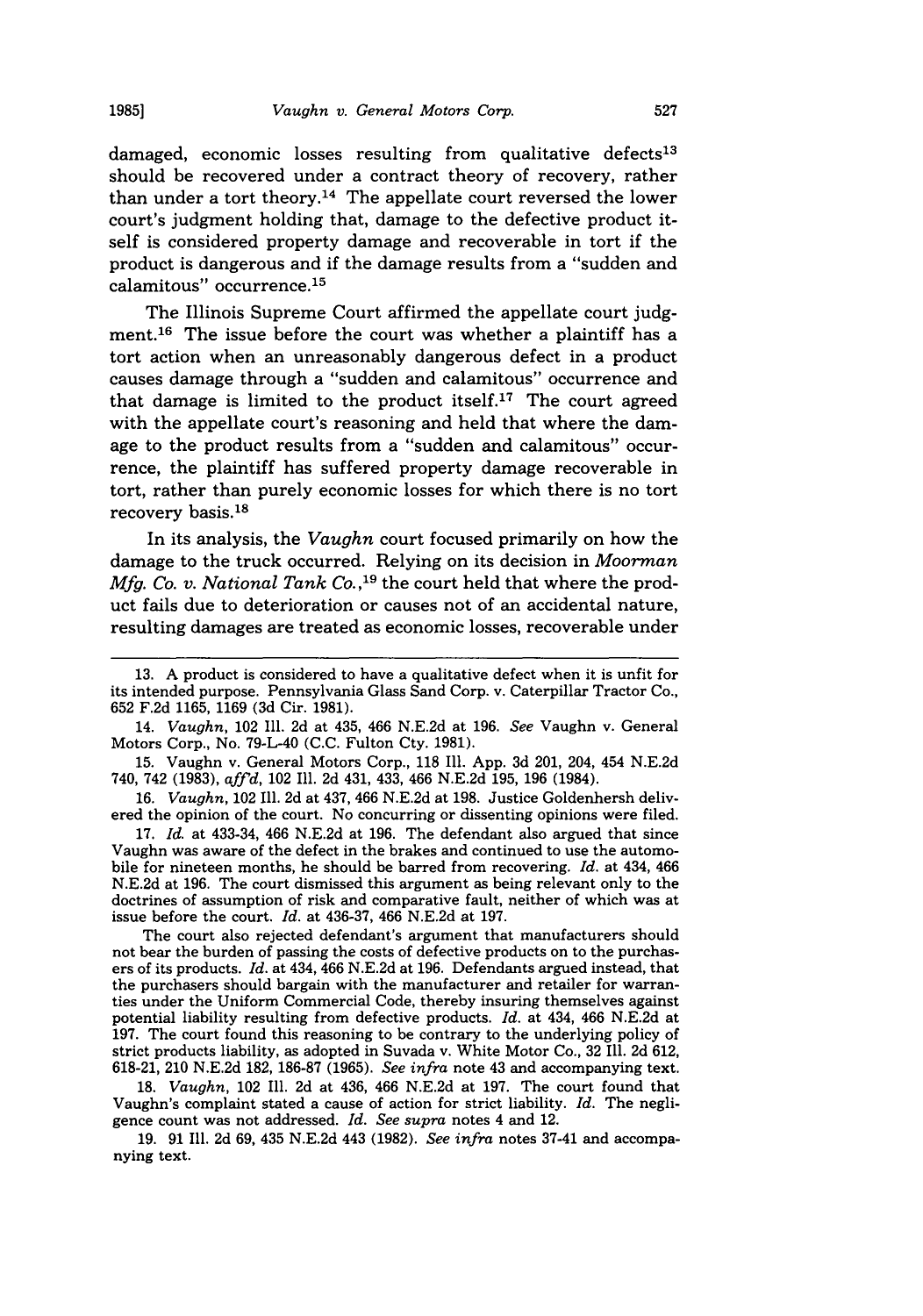a contract theory of liability.20 If the defective product, however, causes damages that result from a sudden or dangerous occurrence, they are considered property damage and are recoverable under a tort theory.<sup>21</sup>

The court cited its reasoning in *Moorman* for making such a distinction. When a defective product causes physical injury to property through a sudden and dangerous occurrence, the essence of a product liability suit is present.22 Recovery should be allowed not because the plaintiff failed to receive the quality of product he expected, but because the defective product has exposed the plaintiff to an unreasonable risk of injury to his person or property. $23$ Contract law, on the other hand, protects expectation interests and provides the proper theory of recovery when a product contains a qualitative defect which results in damages from a non-accidental occurrence. 24 Because the brake failure in *Vaughn* caused the vehicle to suddenly overturn, Vaughn's losses were due to a "sudden and calamitous" occurrence.<sup>25</sup> Therefore, the damage did not constitute solely economic loss, but was also property damage recoverable in tort.26

The court was correct in finding that the damage to the truck itself was property damage and recoverable in tort.<sup>27</sup> The court wisely did not extend this theory to allow a tort recovery for solely economic losses which result from the product's mere failure to meet a buyer's expectations.<sup>28</sup> The court drew an arbitrary line of distinction between property damage and economic loss, however, when it required that the damage result from a "sudden and calamitous" occurrence.<sup>29</sup> The court should have made its distinction between property damage and economic loss by relying on a strict products liability analysis of examining whether the truck was defective when it left the control of the manufacturer, and whether the defect was unreasonably dangerous to Vaughn's person or property.<sup>30</sup>

There are two major theories of tort recovery for economic damages in this country. A minority of jurisdictions allow a tort

<sup>20.</sup> *Vaughn,* 102 Ill. 2d at 435-36, 466 N.E.2d at 197 (quoting Moorman Mfg. Co. v. National Tank Co., 91 Ill. 2d 69, 81-83, 435 N.E.2d 443, 448-49 (1982)).

<sup>21.</sup> *Id.*

<sup>22.</sup> *Id.*

<sup>23.</sup> *Id.*

<sup>24.</sup> *Id.*

<sup>25.</sup> *Vaughn,* 102 Ill. 2d at 436, 466 N.E.2d at 197.

<sup>26.</sup> *Id.*

<sup>27.</sup> *See infra* notes 42-49 and accompanying text.

<sup>28.</sup> *See infra* notes 51-63 and accompanying text.

<sup>29.</sup> *See infra* notes 67-78 and accompanying text.

<sup>30.</sup> *See infra* notes 79-82 and accompanying text.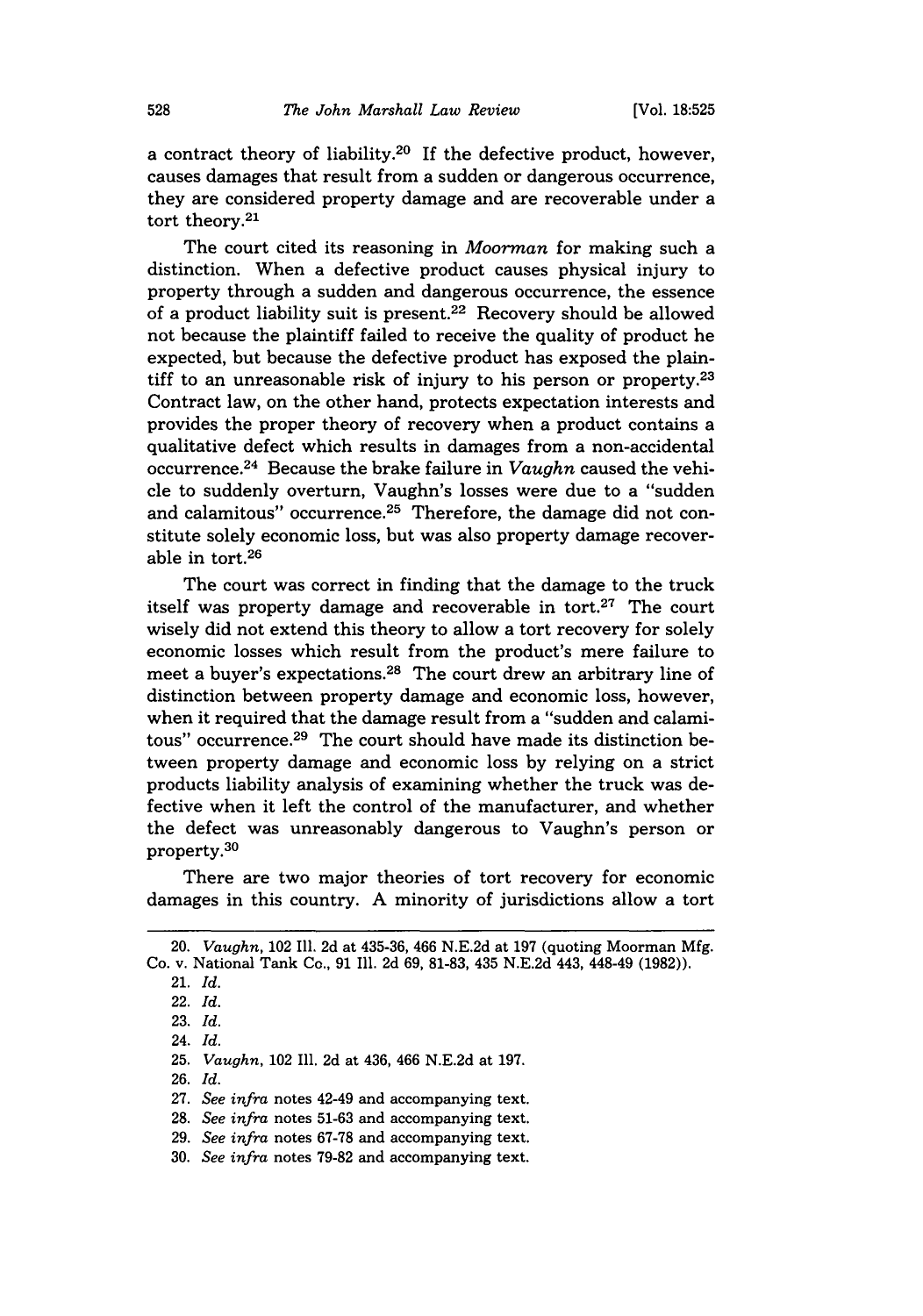recovery of all losses where the product is proven to be defective, regardless of whether the product is considered dangerous.<sup>31</sup> The majority of jurisdictions, however, hold that the defective product must be unreasonably dangerous to persons or property in order to recover economic damages in tort.<sup>32</sup> Some of the courts that follow

32. This position was first advanced by the Supreme Court of California in Seely v. White Motor Co., 63 Cal. 2d 9, 403 P.2d 145, 45 Cal. Rptr. 17 (1965). In *Seely,* the plaintiff was denied recovery in tort for lost profits and the purchase price of a truck when the vehicle overturned due to defective brakes. *Id.* The court rejected the adoption of strict liability as a legitimate theory to recover economic losses, holding that the doctrine of strict liability was designed not to undermine the warranty provisions of the Uniform Commercial Code, but to govern the distinct problem of physical injuries. *Id.* at 15, 403 P.2d at 149, 45 Cal. Rptr. at 21. The court found that, although the damage to the truck was "property damage," recovery in strict liability was not warranted because the plaintiff failed to prove that the product's defect caused the loss. *Id.* at 19, 403 P.2d at 152, 45 Cal. Rptr. at 24. *See also* Pennsylvania Glass Sand Corp. v. Caterpillar Tractor Co., 652 F.2d 1165 (3d Cir. **1981)** (damage to a dangerously defective front-end loader considered property damage and recoverable in tort); Largoza v. General Elec. Co., 538 F. Supp. 1164 (E.D. Pa. 1982) (recovery in tort allowed for dangerously defective refrigerator); Hardley Able Coal Co. v. International Harvester Co., 494 F. Supp. 249 (N.D. Ill. 1980) (recovery in strict liability allowed for dangerously defective bulldozer which damaged itself); Shooshanian v. Wagner, 672 P.2d 455 (Alaska 1983) (recovery in tort allowed for damage to building resulting from toxic insulation); Rocky Mountain Fire and Casualty Co. v. Biddulph Oldsmobile, 131 Ariz. 289, 640 P.2d **851** (1982) (losses recoverable in strict liability and negligence for unreasonably dangerous defective motor home); Vulcan Materials Co. v. Driltech, Inc., 251 Ga. 383, 306 S.E 2d 253 (1983) (tort recovery allowed for damage to defective drilling machine which was found to be unreasonably dangerous to its user's person and/or property); Clark v. International Harvester Co., 99 Idaho 326, 581 P.2d **784** (1978) (plaintiff denied recovery in negligence for defective tractor which was not

<sup>31.</sup> This theory was first advanced by the Supreme Court of New Jersey in Santor v. Karagheusian, Inc., 44 N.J. 52, 207 A.2d 305 (1965). In *Santor,* the plaintiff was allowed recovery in strict liability for defective carpeting that developed unusual lines. *Id.* The court held that a manufacturer is liable in tort to a purchaser for injuries or damages sustained from a defective product, even when the damage is only to the defective product itself. *Id.* at 60-61, 207 A.2d at 312. *See also* Cosmopolitan Homes, Inc. v. Weller, 44 Colo. App. 470, 663 P.2d 1041 (1983) (plaintiff allowed recovery in negligence for latent defects in new home); Cova v. Harley Davidson Motor Co., 26 Mich. App. 602, **182** N.W.2d 800 (1970) (plaintiff allowed recovery in strict liability for defective golf carts); Thompson v. Nebraska Mobile Homes Corp., 647 P.2d 334 (Mont. 1982) (plaintiff allowed recovery in strict liability for a defective mobile home); Iacono v. Anderson Concrete Corp., 42 Ohio St. 2d 88, 326 N.E.2d 267 (1975) (plaintiff allowed recovery for the negligent installation of a driveway); City of LaCrosse v. Schubert, Schroeder & Assocs., 72 Wis. 2d **38,** 240 N.W.2d 124 (1976) (plaintiff allowed recovery in strict liability for a defective roof). *See generally* Edmeades, *The Citadel Stands: The Recovery of Economic Loss in American Products Liability,* 27 CASE W. RES. L. REV. 647 (1977) (manufacturers should be liable for losses resulting from merely defective products); Ribstein, *Guidelines for Deciding Product Economic Loss Cases,* 29 MERCER L. REV. 493, 499- 501 (1977) (rejection of the dangerous-non-dangerous distinction between economic loss and property damage); Comment, *Applying the No-Privity Exception to Express Warranties-Another Step Toward Extending Strict Liability to Recover Solely Economic Losses,* 24 **S.** TEX. L.J. 243 (1983) (recovery in strict liability should be allowed for harm resulting from defective products, regardless of dangerousness of product).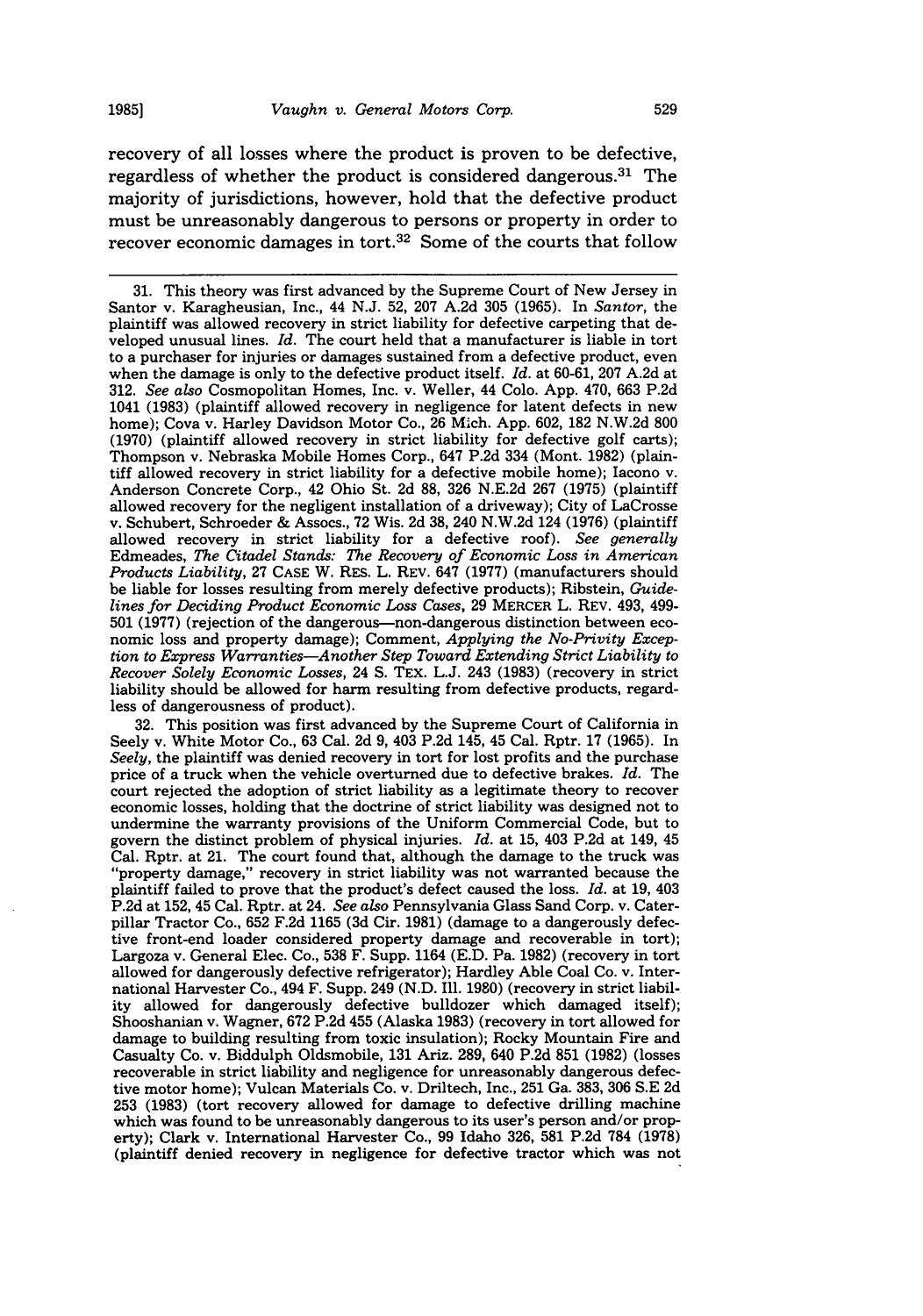the majority, however, require damage to property other than the defective product itself.33

As *Vaughn* demonstrated, Illinois now follows the view that damage to the defective product itself may be recovered in tort where the defect causes damages from a "sudden and calamitous" occurrence. 34 Earlier decisions of Illinois' lower courts, however, did not allow a tort recovery for economic damages absent personal injury or damage to other property.<sup>35</sup> The basis for denying recov-

33. *See* Cooley v. Salopian Indus., **383** F. Supp. 1114 **(D.S.C.** 1974) (doctrine of strict liability does not apply to the defective product itself); Superwood Corp. v. Siempelkamp Corp., 311 N.W.2d 159 (Minn. 1981) (recovery in negligence or strict liability not allowed without concurring personal injury or damage to other property); Mid Continent Aircraft Corp. v. Curry County Spraying Serv., 572 S.W.2d **308** (Tex. 1978) (recovery in tort denied where a defectively manufactured plane crashed, causing damage only to the plane itself). *See also* Signal Oil and Gas Co. v. Universal Oil Prods., 572 S.W.2d 320 (Tex. 1978). In *Signal Oil,* the plaintiff was allowed to recover in strict products liability against a heater manufacturer, installer, and component part assembler for damages caused by a defective reactor which resulted in an explosion and fire at its refinery. *Id.* Recovery was allowed on the basis that the defective product caused damage to other property. *Id.* at 325. *But see* Cline v. Prowler Indus. of Maryland, 418 A.2d 968 (Del. 1980). A recovery in tort is not available where the defective product causes property damage or personal injury. *Cline,* 418 A.2d at 974. An injured plaintiff must resort to recovery under the provisions of the Uniform Commercial Code, which the court held, preempts the doctrine of strict liability. *Id. See generally* Bland & Wattson, *Property Damage Caused by Defective Products: What Losses are Recoverable?,* 9 WM. MITCHELL L. REV. 1, 14-18 (1983) (general discussion of jurisdictions allowing tort recovery for damage to defective product itself); Comment, *Strict Liability: Recovery of "Economic"Loss,* 13 IDAHO L. REV. 29 (1976) (damages solely to product itself should not be recoverable in tort).

Some plaintiffs, in an effort to avoid the "damage to other property" re- quirement, have argued that the defective part of the product was a component part which damaged other component parts of the product, thus resulting in "damage to other property." Arrow Leasing Corp. v. Cummins Arizona Diesel, 136 Ariz. 444, 447, 666 P.2d 544, 548-49 (1983). Most courts have rejected this theory of recovery because of its potential for unfair and unlimited application. *Id.* at 448, 666 P.2d at 549. *See* Northern Power and Eng'g Corp. v. Caterpillar Tractor Co., 623 P.2d 324 (Alaska 1981). In *Northern Power,* the court rejected the component part argument, reasoning that "[s]ince all but the very simplest of machines have component parts, such a broad holding would require a finding of 'property damage' in virtually every case where a product damages itself." *Northern Power,* 623 P.2d at 330. *See generally* Bertschy, *supra* note **8,** at **352** (losses should be examined as a whole and recovery in tort denied or allowed as a whole).

34. *Vaughn,* 102 Ill. 2d at 436, 466 N.E.2d at 197.

35. In 1977, the Illinois appellate court held that economic losses were not recoverable in tort. Alfred N. Koplin & Co. v. Chrysler Corp., 49 Ill. App. 3d 194, 364 **N.E.2d 100 (1977).** In *Koplin,* the plaintiff was denied recovery for dam-

found to be unreasonably dangerous); Mid-Hudson Mack, Inc. v. Dutchess Quarry and Supply Co., 99 A.D.2d 751, 471 N.Y.S.2d 664 (1984) (recovery in tort denied for defective truck); Cayuga Harvester, Inc., v. Allis Chalmers Corp., 95 A.D.2d 5, 465 N.Y.S.2d 606 (1983) (recovery in tort denied for damages resulting from a defective harvesting machine); Star Furniture Co. v. Pulaski Furniture Co., 297 S.E.2d 854 (W. Va. 1982) (recovery in strict liability available for defective clock which caused a fire at plaintiff's place of business).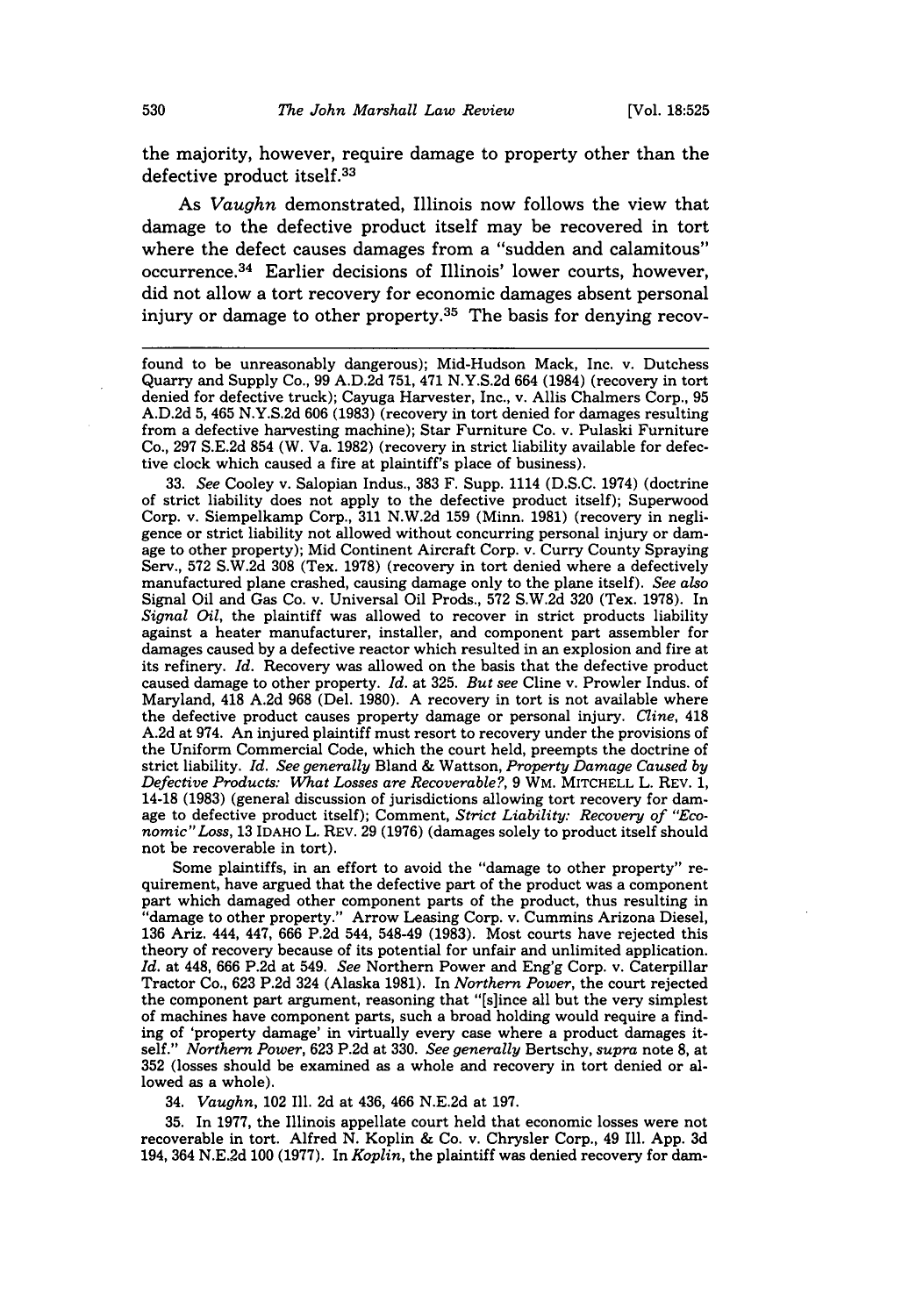ery was a fear that tort law and contract law would become indistinguishable. <sup>36</sup>

The Illinois Supreme Court first addressed the issue of whether economic losses alone are recoverable in tort in *Moorman Mfg. Co. v. National Tank Co. <sup>37</sup>*In *Moorman,* the court recognized the need to extend a tort theory of recovery to plaintiffs who incur economic damages resulting from defective products that expose the users to an unreasonable risk of injury to their property.38 The court denied recovery to the plaintiff for losses he sustained due to a defective grain storage tank because it found, based on the manner in which the losses occurred, that the damages were a result of the tank's deterioration.<sup>39</sup> The court did note, however, that the line between tort law and contract law should be drawn using interrelated factors such as the nature of the defect, the type of risk, and the manner in which the injury arose. 40 The *Moorman* court implied, but never expressly stated, that it would allow tort recovery for damages to only the defective product itself. $41$ 

36. Jones and Laughlin Steel Corp. v. Johns-Manville Sales, 626 F.2d 280 (3d Cir. 1980). The court, predicting Illinois law, held that a seller of a defective roof was not liable in tort for economic losses incurred by the buyer. *Id.* The court defined "economic loss" as a loss resulting from the failure of the product to meet the expectations of the buyer and seller. *Id.* at 288. The court feared that holding a seller strictly liable for economic losses would conflict with the Illinois legislature's decision to enact the sales provisions of the Uniform Commercial Code. *Id.* at 289.

This fear that tort law and contract law would become indistinguishable in the event that the courts allowed tort recovery for solely economic losses was further demonstrated in Wuench v. Ford Motor Co., 104 Ill. App. 3d 317, 432 N.E.2d 969 (1982) (tort recovery denied for losses resulting from defective axle on automobile); Fireman's Fund Am. Ins. Co. v. Burns Elec. Security Serv., 93 Ill. App. 3d 298, 417 N.E.2d 131 (1981) (tort recovery denied for losses resulting from defective security system); Album Graphics, Inc. v. Beatrice Foods, 87 Ill. App. 3d 338, 408 N.E.2d 1041 (1980) (tort recovery denied for losses resulting from defective glue). In *Fireman's Fund,* however, the court stated that "[e]conomic loss should be contrasted with loss which the parties could not reasonably be expected to have in mind such as hazards peripheral to what the product's function is." *Fireman's Fund,* 93 Ill. App. 3d at 300, 417 N.E.2d at 133. The court rejected *Koplin's* distinction between physical harm and economic loss as the factor determining whether losses are recoverable in tort law. *Id.*

37. 91 Ill. 2d 69, 435 N.E.2d 443 (1982).

38. *Id.* at **81,** 435 N.E.2d at 448.

39. *Id.* at 85-86, 435 N.E.2d at 450. The storage tank developed a crack, which caused the plaintiff to suffer losses representing repair costs and lost profits due to the loss of use of the tank. *Id.* at **73-74,** 435 **N.E.2d** at 444.

40. *Id.* at **85,** 435 **N.E.2d** at 450.

41. *See* Bland & Wattson, *supra* note **33,** at **10-11.** Subsequent to *Moorman,* the Illinois appellate court allowed recovery against a tank manufacturer for

ages resulting from defective air conditioning units. *Id.* at 194-95, 364 N.E.2d at 100-01. The court found that the case fell "within the narrow range of situations dividing tort theory from contract theory." *Id.* at 199, 364 N.E.2d at 103. The court held that absent property damage or personal injury, purely economic losses were not recoverable under a tort theory of liability. *Id.* at 203, 364 N.E.2d at 107.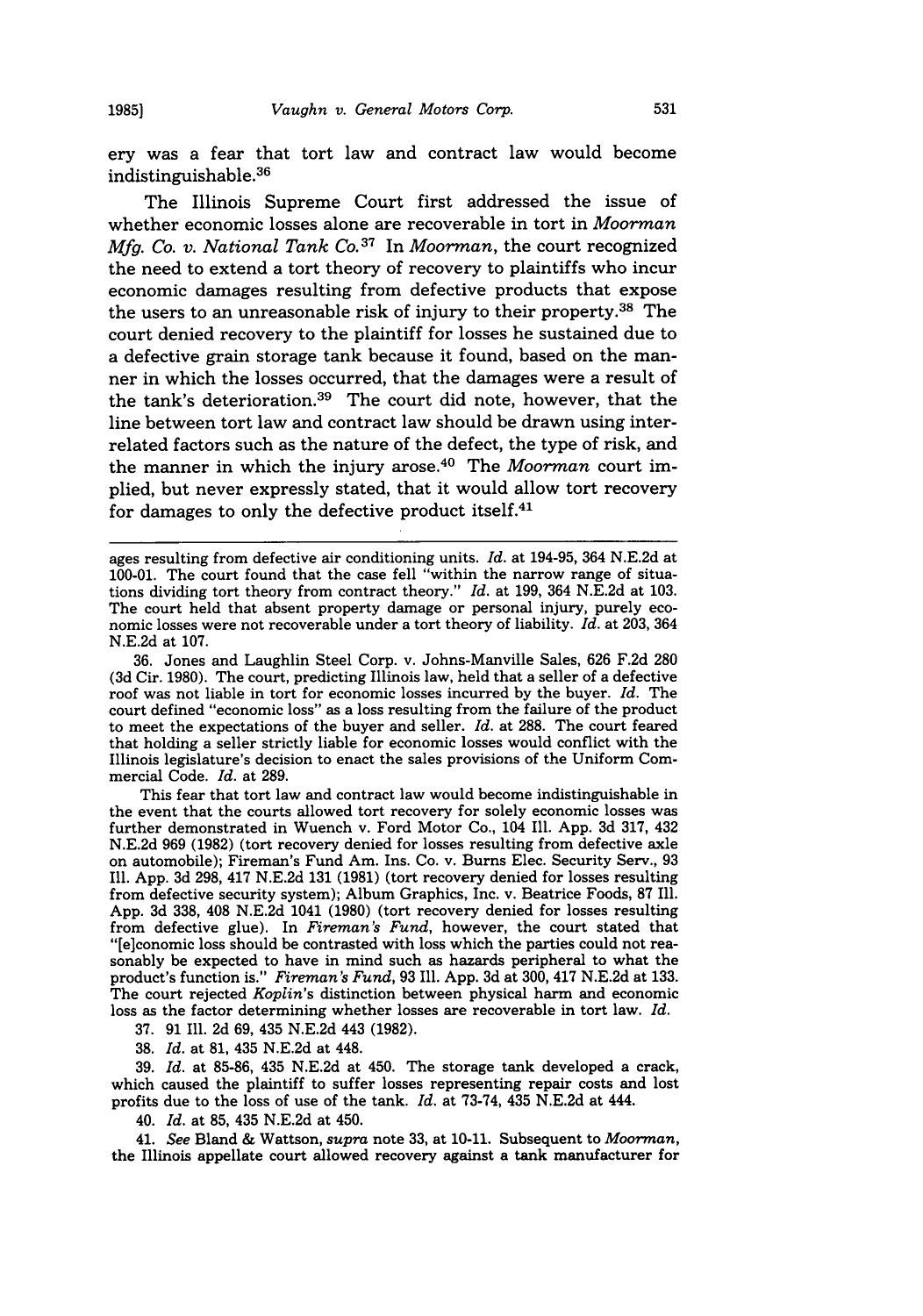Denying tort recovery for damage to the defective product has been criticized as being an arbitrary line of distinction between property damage and economic loss. 42 The doctrine of strict liability for personal injury and property damage was based on the theory that the manufacturer, not the user or the consumer, should bear the losses incurred from unreasonably dangerous products.<sup>43</sup> This policy puts the risk of loss on the party best able to bear it.<sup>44</sup> It also deters<sup>45</sup> the manufacturer from producing defective products

42. Fordyce Concrete, Inc. v. Mack Trucks, Inc., 535 F. Supp. 118 (D. Kan. 1982) (damage to cab of truck resulting from a defective chassis recoverable in tort); Arrow Leasing Corp. v. Cummins Ariz. Diesel, 136 Ariz. 444, 666 P.2d 544 (1983). In *Arrow Leasing,* the court examined other jurisdictions' attempts to distinguish property damage from economic loss. *Id.* at 448, 666 P.2d at 547-49. The court concluded that such distinctions should not be broadly applied. *Id.* Instead, courts should examine each case "on its own facts bearing in mind the purposes of tort law as contrasted with contract law." *Id.* at 448, 666 P.2d at 548. *See supra* note 32 and cases cited therein.

43. RESTATEMENT (SECOND) OF TORTS § 402A comment c (1965). *See also* Suvada v. White Motor Co., 32 Ill. 2d 612, 210 N.E.2d **182** (1965). "[T]he invitations and solicitations to purchase the product and the justice of imposing the loss on the one creating the risk and reaping the profit are present. **. .** in cases involving motor vehicles and other products, where the defective condition makes them unreasonably dangerous to the user. . . . " Id. at 619, 210 N.E.2d at 186.

44. *See* Comment, *Manufacturers'Liability to Remote Purchasers For "Economic Loss" Damages-Tort or Contract?,* 114 U. PA. L. REV. 539 (1966). This theory, sometimes referred to as the "enterprise theory of liability," was first introduced by Chief Justice Traynor of the California Supreme Court, who stated:

[t]he cost of an injury and the loss of time or health may be an overwhelming misfortune to the person injured, and a needless one, for the risk of injury can be insured by the manufacturer and distributed among the public as a cost of doing business.

Escola v. Coca Cola Bottling Co., 24 Cal. 2d 453, 461-62, 150 P.2d 436, 441 (1944) (Traynor, J., concurring). *See also* Seely v. White Motor Co., 63 Cal. 2d 9, 18-19, 403 P.2d 145, 151, 45 Cal. Rptr. 17, 23 (1965).

45. *See* Lascher, *Strict Liability in Tort for Defective Products: The Road to and Past Vandermark,* 38 **S.** CAL. L. REV. 30, 59 (1965) (a manufacturer's "complete defense" against a strict products liability suit is a "product free from defects"). *See also* Zammit, *Manufacturers' Responsibility for Economic Loss*

economic damages resulting from the sudden and violent rupture of a tank. Bi-Petro Refining v. Hartness Painting, 120 Ill. App. 3d 556, 458 N.E.2d 209 (1983). The court interpreted *Moorman* to allow recovery of economic damages where the defective product fails to fulfill the expectation of the parties, if the failure results in a sudden violent occurrence. *Id.* at 558-59, 458 N.E.2d at 212. The court justified this decision on the basis that in *Bi-Petro Refining* there was a risk of destruction as a result of the tank's rupture, whereas in *Moorman,* the only risk was that the contents of the tank might slowly leak out. *Id.* at 560, 458 N.E.2d at 212. In another Illinois case, recovery of economic damages was denied when a defective storm and surface removal system caused a flood and damages consisting of clean up and restoration of plaintiff's property. Palatine Nat'l. Bank v. Charles W. Greengard Assocs., 119 Ill. App. 3d 376, 456 N.E.2d 635 (1983). The court held that the damages related to a "natural accumulation of water on the premises and not to the 'type of sudden and dangerous occurrence best served by policy of tort law.'" *Id.* at 380, 456 N.E.2d at 638-39 (quoting *Moorman,* 91 Ill. 2d at **85,** 435 N.E.2d at 450 (1982)).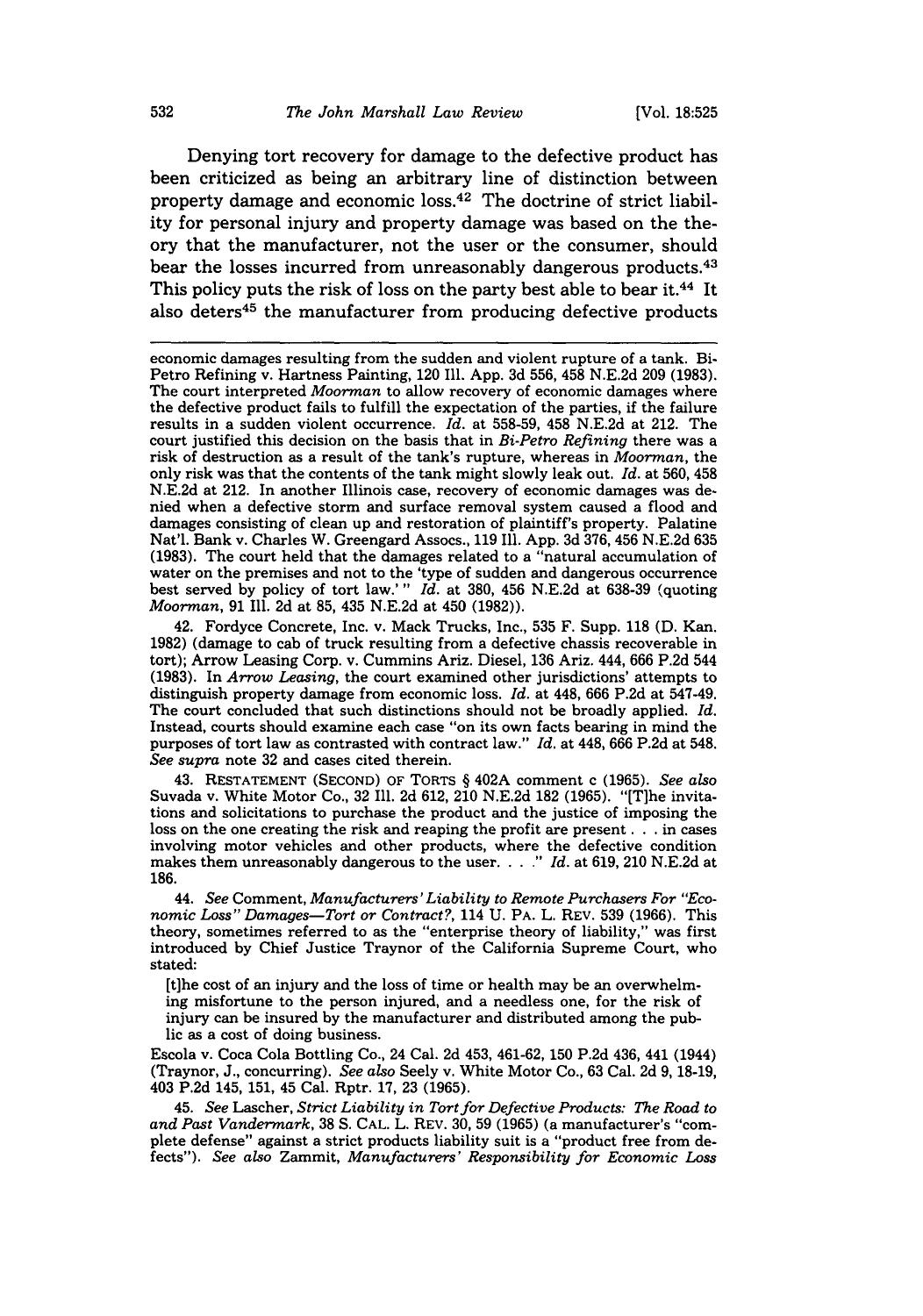unreasonably dangerous to their users.<sup>46</sup> These policies strongly support the court's extension of tort recovery in *Vaughn,* where the damage was limited to the defective truck. Imposing strict liability for personal injury and property damage applies equally to situations where the unreasonably dangerous defective product damages itself, thus causing the plaintiff to incur economic damages. $47$ There is no reason to distinguish between the plaintiff's other property and the property which was damaged as a result of its own defect<sup>48</sup> because the defective product is just as much property as is his other property.49 Therefore, the *Vaughn* court was correct in finding that the plaintiff's losses, although limited to the defective truck itself, were property damage and recoverable in tort.

The court wisely did not extend its holding and follow the minority jurisdictions' position of allowing a tort recovery for all losses resulting from a defective product, regardless of whether the prod-

Seely v. White Motor Co., 63 Cal. 2d 9, 23-24, 403 P.2d 145, 154-55, 45 Cal. Rptr. 17, 26-27 (1965) (Peters, J., dissenting in part, concurring in part) (footnote omitted) (quoting Prosser, *The Assault Upon the Citadel,* 69 YALE L.J. 1099, 1119 (1960)).

47. Pennsylvania Glass Sand Corp. v. Caterpillar Tractor Co., 652 F.2d 1165, 1173 (3d Cir. 1981). *See also* Fallon, *Physical Injury and Economic Loss-The Fine Line of Distinction Made Clearer,* 27 VILL. L. REV. 483, 489 (1982) ("a product is no less defective if it injures only itself, and, accordingly, its manufacturer is no less culpable under such circumstances.").

48. *Pennsylvania Glass Sand Corp.,* 652 F.2d at 1172-73. The court stated that "[t]ort law imposes a duty on manufacturers to produce safe items, regardless of whether the ultimate impact of the hazard is on people, other property, or the product itself." *Id.*

49. *See* National Crane Corp. v. Ohio Steel Tube Co., 213 Neb. 782, 332 N.W.2d 39 (1983) (court reversed its prior holding that the doctrine of strict liability could not be used to recover for damages to product itself); Star Furniture Co. v. Pulaski Furniture Co., 297 S.E.2d 854, 858 (W. Va. 1982) ("damage to the defective product should be treated as is damage to other property"); Air Prods. and Chems., Inc. v. Fairbanks Morse, Inc. **58** Wis. 2d 193, 219, 206 N.W.2d 414, 427 (1973) (damages sustained to electric motors as a result of the motor's own defect states a cause of action in strict liability). *See also* O'Brien, *Products Liability: Should Illinois Allow Recovery for Property Damage Absent Personal Injury?,* 1 N.I.U. L. REV. 57 (1981) (recovery in strict liability and negligence should be allowed for damage to product itself where product is dangerously defective).

*Damages in Products Liability Cases: What Result in New York?,* 20 N.Y.L.F. 81, 84 (1974) (stating that "imposing liability on a manufacturer for the cost of repair where a truck's brakes are discovered to be defective incidentally promotes the policy of deterring the production of trucks with unsafe brakes **.. ").**

<sup>46.</sup> Justice Peters of the California Supreme Court questioned whether the imposition of strict liability does in fact deter a manufacturer from producing unsafe products:

A skeptic may well question whether the callous manufacturer, who is un- moved by the prospect of negligence liability, plus *res ipsa loquitur,* and by the effect of any injury whatever upon the reputation of his goods, will really be stimulated by the relatively slight increase in possible liability to take additional precautions against defects which cannot be prevented by only reasonable care.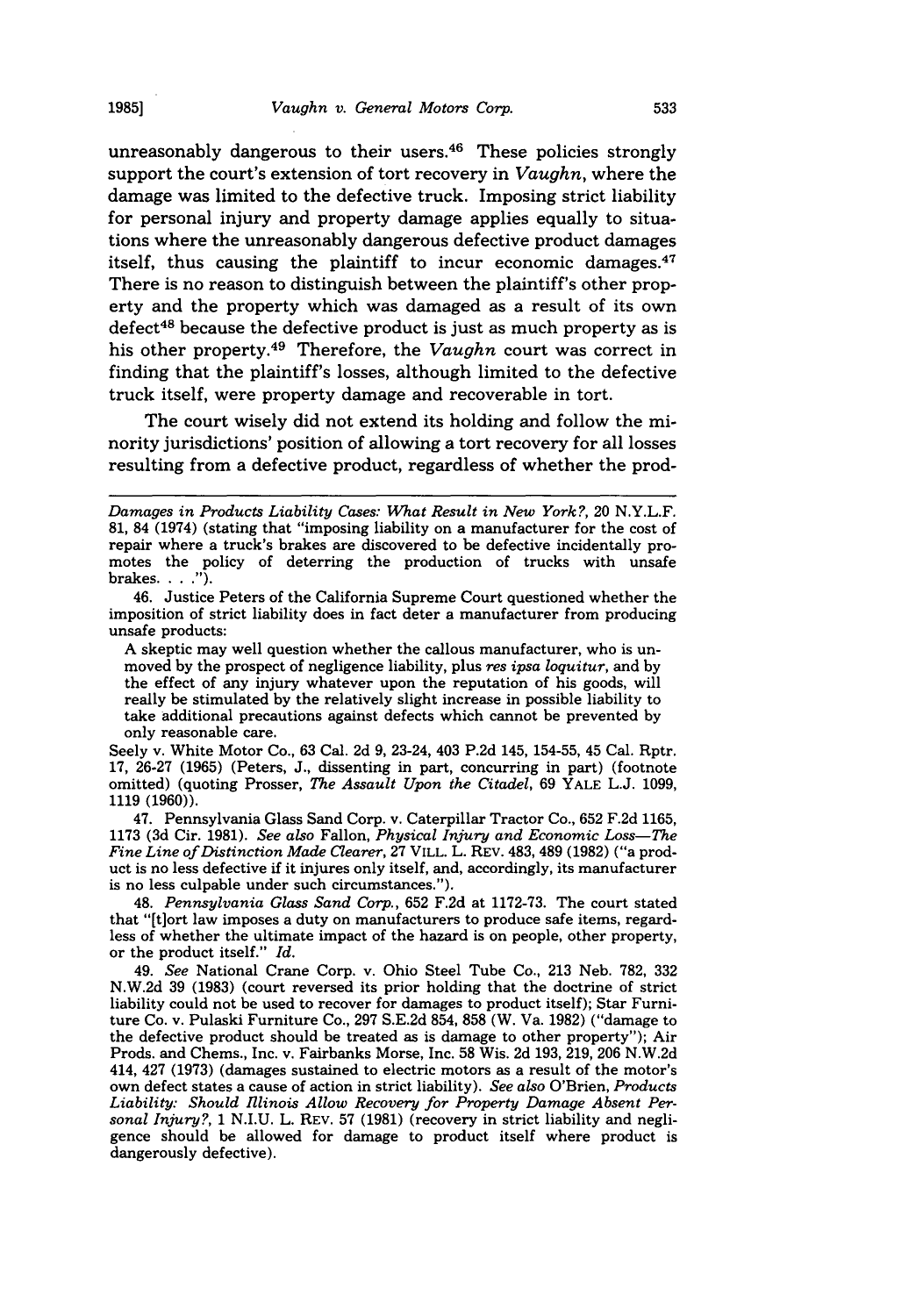uct is considered dangerous.<sup>50</sup> Many courts<sup>51</sup> and commentators<sup>52</sup> have criticized this minority view because of its total disregard for the law of sales, as provided in the Uniform Commercial Code.<sup>53</sup> The *Vaughn* court made it clear that it would not allow recovery in tort for losses resulting from a defective product which merely wears out or does not meet the expectations of the parties.<sup>54</sup> The court termed such damages "economic losses"<sup>55</sup> and limited their recovery to contract law and the sales provisions of the Uniform Commercial Code. <sup>56</sup>

This view seems most appropriate considering the commercial sales setting. To allow a tort recovery for economic losses would be unfair to a seller or manufacturer, especially where the parties have negotiated a limitation on liability<sup>57</sup> or an "as is"<sup>58</sup> sale.<sup>59</sup> Because

52. Keeton, *Private Law-Torts,* 25 S.W. L.J. 1 (1971) (losses resulting from inferiority of products should be recovered in contract); Speidel, *Products Liability, Economic Loss and the U.C.C.,* 40 TENN. L. REV. 309 (1973) (recovery for losses should be limited to contract law where the product's defect is not dangerous to user's person or property); Comment, *Strict Liability-Will it be Expanded to Allow Recovery for Commercial Loss,* 16 **S.** TEX. L.J. 341 (1975) (policies behind strict liability do not apply to economic loss).

53. U.C.C. §§ 2-101 - 2-725. *See* Wade, *Tort Liability for Products Causing Physical Injury and Article 2 of the UCC,* 48 Mo. L. REV. 1, 24-26 (1983). Professor Wade quoted Chief Justice Traynor of the California Supreme Court, who wrote:

The law of sales has been carefully articulated to govern the economic relations between suppliers and consumers of goods. The history of the doctrine of strict liability in tort indicates that it was designed, not to undermine the warranty provisions of the sales act or the sales provisions of the Uniform Commercial Code, but rather to govern the distinct problem of physical injuries.

*Id.* at 24-25 n.84 (quoting Seely v. White Motor Co., 63 Cal. 2d 9, 13, 403 P.2d, 145, 149, 45 Cal. Rptr. 17, 21 (1965)).

54. *Vaughn,* 102 Ill. 2d at 435-36, 466 N.E.2d at 196-97.

55. *Id.*

56. *Id.*

**57.** *See* U.C.C. § **2-316** (1977) (Exclusion or Modification of Warranties).

58. "[A]ll implied warranties are excluded by expressions like 'as is,' 'with all faults' or other language which in common understanding calls the buyer's attention to the exclusion of warranties and makes plain that there is no implied warranty **..** *" Id.* § 2-316(3)(a).

59. *See* Gocker & Yesawich, *Recovery of Economic Loss Based Upon Strict Products Liability,* 54 N.Y. ST. B.J. 519, 521-22 (1982). *See generally* Franklin, *When Worlds Collide: Liability* Theories *and Disclaimers in Defective Product Cases,* 18 STAN. L. REV. 974 (1966) (exploration of the ramifications resulting from the convergence of tort and contract law).

<sup>50.</sup> *See supra* note 31 and accompanying text.

<sup>51.</sup> Copiers Typewriters Calculators, Inc. v. Toshiba Corp., 576 F. Supp. 312 (D. Md. 1983) (recovery in tort denied for defective copy machines); A. C. Hoyle Co. v. Sperry Rand Corp., 128 Mich. App. 577, 340 N.W.2d 326 (1983) (recovery in tort denied for nonconforming hydraulic motors); Superwood Corp. v. Siempelkamp Corp., 311 N.W.2d 159 (Minn. 1981) (recovery in tort denied for defective hot plate press); Gibson v. Reliable Chevrolet, Inc., 608 S.W.2d 471 (Mo. App. 1980) (recovery in tort denied for damage to defective automobile which was not result of violent occurrence).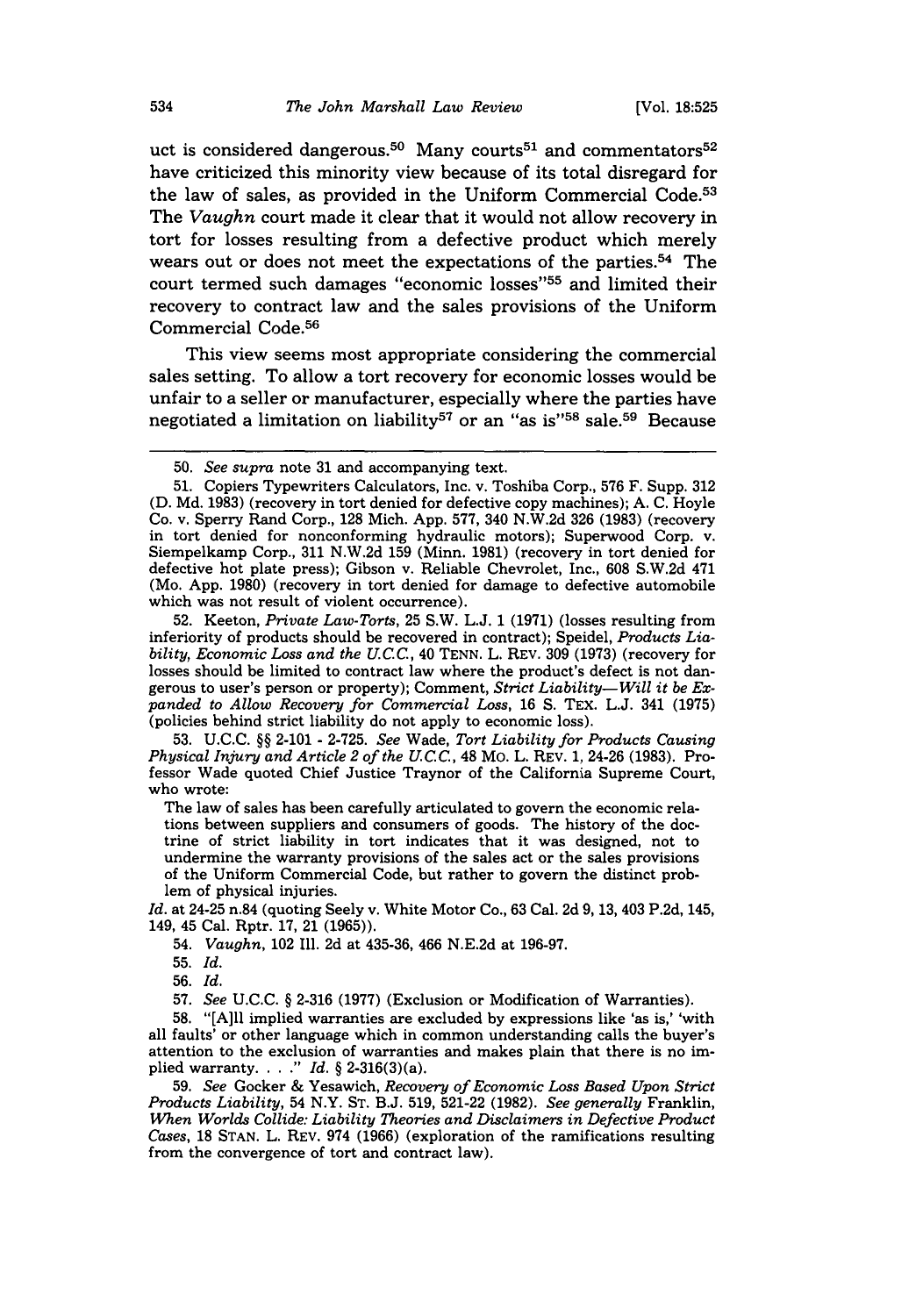the doctrine of strict liability does not allow a seller or a manufacturer to limit its liability through disclaimers, 60 the seller or manufacturer would be liable for the product's performance even though it did not agree that the product would meet the buyer's expectations. $61$  Therefore, permitting a tort recovery for damages incurred from a product which simply fails to meet the party's expectations would have the effect of superseding the sales provisions of the Uniform Commercial Code,<sup>62</sup> and thus would make the manufacturer an insurer of its products. <sup>63</sup>

In *Vaughn* the truck did not merely fail to meet Vaughn's expectations and cause him to lose the benefit of his bargain. It is reasonable for a consumer to expect to repair or replace brakes or other mechanical parts after a period of use. It is unreasonable, however, to expect that a product's defect will result in the product's total destruction and cause the user to incur additional economic losses.64 The vehicle was not only unfit for its intended

RESTATEMENT (SECOND) OF TORTS § 402A comment m (1965). *See also* Seely v. White Motor Co., 63 Cal. 2d 9, 16, 403 P.2d 145, 150, 45 Cal. Rptr. 17, 22 (1965); Thompson v. Nebraska Mobile Homes Corp., 647 P.2d 334 (Mont. 1982). In *Thompson,* the following clause, inserted in a contract for the purchase of a mobile home, was found to be inoperable under a strict liability theory:

It is mutually agreed that the buyer takes the new mobile home, trailer or other described unit, 'as is' and that there are no warranties, either express or implied, made by the dealer. The seller specifically makes no warranty as to its merchantability or of its fitness for any purpose.

62. Gocker & Yesawich, *supra* note 59, at 521. *See also* Jones and Laughlin Steel Corp. v. Johns-Manville Sales, 626 F.2d 280, 289 (3d Cir. 1980) (strict liability for economic loss would supersede § 2-316 of the U.C.C.); Morrow v. New Homes, Inc., 548 P.2d 279, 286 (Alaska 1976) (tort recovery not allowed for defective mobile home).

63. Jones and Laughlin Steel Corp. v. Johns-Manville Sales, 626 F.2d 280, 289 (3d Cir. 1980).

64. *See* O'Brien, *Re. Tort Recovery Absent Personal Injury-A "Concurring Rebuttal,"* 68 ILL. B.J. 368 (1980), where the author stated:

It is one thing to charge the manufacturer with the expectation of the new car purchaser, that the car will last for 'x' miles; travel at 'x' miles an hour; or dependably start in 'x' weather. It is entirely another thing to charge the

<sup>60.</sup> The *Restatement (Second) of Torts* provides:

The rule stated in this Section is not governed by the provisions of the Uniform Sales Act, or those of the Uniform Commercial Code, as to warranties. . **.** . The consumer's cause of action . **.** . is not affected by any disclaimer or other agreement, whether it be between the seller and his immediate buyer, or attached to and accompanying the product into the consumer's hands.

*Id.* at 334-35.

<sup>61.</sup> *See* Jones and Laughlin Steel Corp. v. Johns-Manville Sales, 626 F.2d 280, 289 (3d Cir. 1980); Gocker & Yesawich, *supra* note 59, at 521-22. *See also* Seely v. White Motor Co., 63 Cal. 2d 9, 403 P.2d 145, 45 Cal. Rptr. 17 (1965), where Justice Traynor stated that a manufacturer should not be "held for the level of performance of his products in the consumer's business unless he agrees that the product was designed to meet the consumer's demands." *Id.* at 18, 403 P.2d at 151, 45 Cal. Rptr. at 23. *See generally* Bland & Wattson, *supra* note 33, at 7 (discussion of *Seely's* rejection of tort recovery for qualitative defects).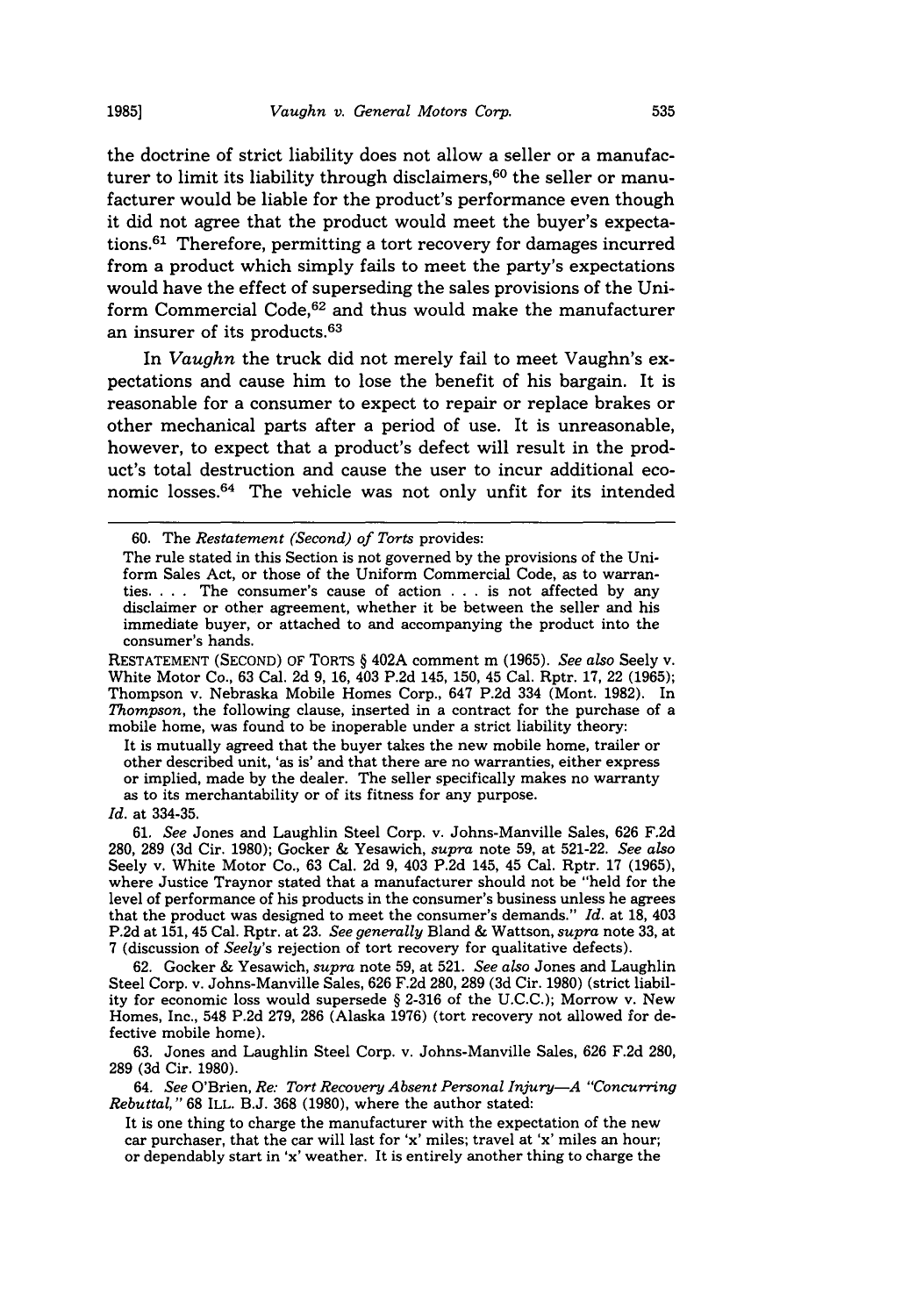purpose, but it was a dangerously, defective product which exposed Vaughn to an unreasonable risk of physical and financial harm.65 Therefore, the court was justified in classifying the damages as property damage, rather than economic losses, and allowing a recovery in tort.

In determining whether Vaughn's losses were property damage or economic losses, the court primarily focused on how the damage to the truck occurred.<sup>66</sup> The court's requirement that a loss result from a "sudden and calamitous" occurrence $67$  is as arbitrary a line of distinction between economic loss and property damage as is a distinction based on the type of property damage.<sup>68</sup> In effect, what the court held is that only those plaintiffs fortunate enough to have incurred losses through a dramatic event may recover in tort. Yet, there is no justifiable reason for a court to allow or disallow a plaintiff recovery in tort based on the manner in which his losses occurred. <sup>69</sup>

It is not difficult to demonstrate how making a distinction between economic loss and property damage on such a basis leads to unjustifiable results. For example, it would be unjust to allow recovery in tort to one plaintiff for the loss of contents in a defective

- 66. *See supra* text accompanying notes 25-26.
- 67. *Vaughn,* 102 Ill. 2d at 436 466 N.E.2d at 197.
- **68.** *See infra* notes 69, 72, 74, 77-78.
- 69. Justice Peters stated:

I cannot rationally hold that the plaintiff whose vehicle is destroyed in an accident caused by a defective part may recover his property damage under a given theory while another plaintiff who is astute or lucky enough to discover the defect and thereby avoid such an accident cannot recover for other damages proximately caused by an identical defective part. The strict liability rule should apply to both plaintiffs or to neither. They cannot be validly distinguished.

manufacturer with the new car purchaser's expectation that the auto, while maybe not being mechanically indestructible, is at least not going to selfdestruct as a result of a defect. The distinction is that in one case the product simply 'wears out' from use or overuse; in the other case it is damaged or destroyed as a result of its own defective manufacture.

*Id.* at 368.

<sup>65.</sup> *See* Pennsylvania Glass Sand Corp. v. Caterpillar Tractor Co., 652 F.2d 1165 (3d Cir. 1981). "The law does not require purchasers to bargain for a safe product, because the manufacturer has a legally imposed duty to provide such an item." *Id.* at 1175.

Seely v. White Motor Co., 63 Cal. 2d 9, 22 n.2, 403 P.2d 145, 154 n.2, 45 Cal. Rptr. 17, 26 n.2 (1965) (Peters, J., dissenting and concurring). Chief Justice Traynor stated in the majority opinion of *Seely,* that "[t]he distinction that the law has drawn between tort recovery for physical injuries and warranty recovery for economic loss is not arbitrary and does not rest on the 'luck' of one plaintiff in having an accident causing physical injury." *Id.* at 18, 403 P.2d at 151, 45 Cal. Rptr. at 23. *See also* Fallon, *supra* note 47, at 501 (author questions whether a plaintiff forced to repair or replace a dangerously defective product needs to suffer "sudden and calamitous damage" to recover in tort).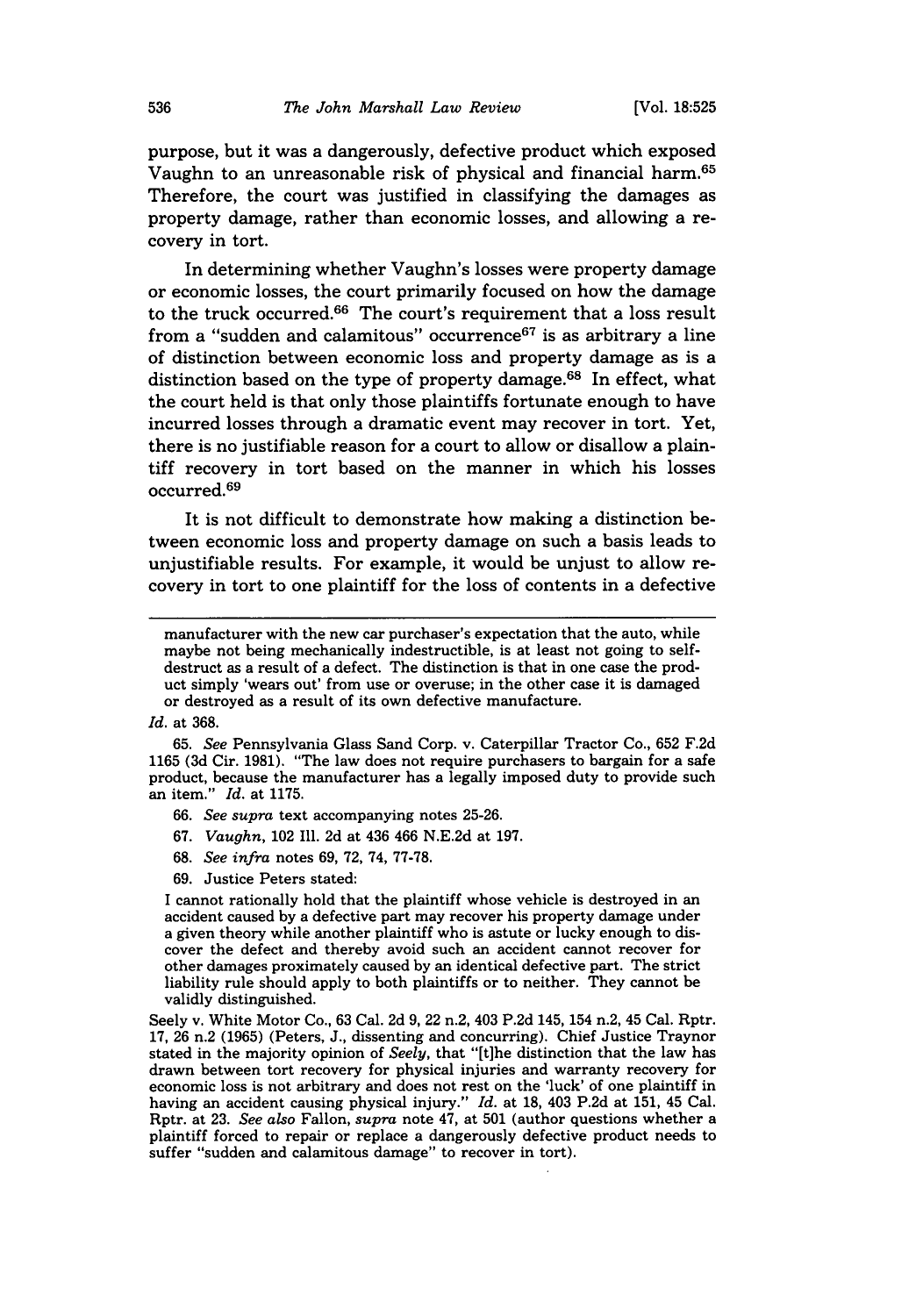tank that ruptured,70 and to deny recovery to another because the loss resulted from a leak through a crack in the tank.<sup>71</sup> Both plaintiffs suffered the same harm from a defective product that was unreasonably dangerous to his property. Therefore, both plaintiffs should be afforded the same avenues of recovery.<sup>72</sup>

Some jurisdictions, which previously adopted the "sudden and calamitous" requirement for the distinction between economic loss and property damage, $73$  have since questioned its applicability. $74$ The Supreme Court of Alaska recently allowed a plaintiff recovery in strict products liability against an insulation manufacturer for economic damages sustained to the plaintiff's building that resulted from the insulation's emission of dangerous toxic fumes.<sup>75</sup> The court rejected the defendant's argument that Alaska's prior strict liability decisions required a "sudden and calamitous" occurrence test<sup>76</sup> and stated that there was nothing "magical" about the phrase "sudden and calamitous."<sup>77</sup> The court reasoned that damages re-

72. *See supra* note 69. *See also* Ribstein, *Guidelines for Deciding Product Economic Loss Cases,* 29 MERCER L. REV. 493 (1978), where the writer rejected the "sudden and calamitous occurrence" test of tort recovery and stated:

The Courts have been willing to permit tort recovery where the damage occurs in a sudden 'accident' because of the close analogy to the standard property damage case; but there is no significant difference between cases arguably involving an 'accident,' such as the collapse of a tobacco barn due to bad design, and gradual deterioration of the product due to defect, or simple unsuitability. In all of these cases the claim is that the product was defective when it was sold, and it should not matter whether the defect manifested itself dramatically or remained quietly latent in the product.

#### *Id.* at 498-99.

73. Gene Cantrell Drilling Co. v. Ingersoll-Rand Co., 571 F. Supp. 1216 (N.D. Ill. 1983) (defendant denied judgment on the pleadings where plaintiff alleged an explosion of a defective oil rig caused damages through a "violent occurrence"); City of Clayton v. Grumman Emergency Prods., Inc., 576 F. Supp. 1122 (E.D. Mo. 1983) (plaintiff denied recovery in negligence and strict liability for merely defective fire truck); Cloud v. Kit Mfg. Co., 563 P.2d 248 (Alaska, 1977) (damage to mobile home as a result of a fire was deemed property damage and recoverable in tort); Vulcan Materials Co. v. Driltech, Inc., 251 Ga. 383, 306 S.E.2d 253 (1983) (tort recovery allowed where damage results from an accident); National Crane Corp. v. Ohio Steel Tube Co., 213 Neb. 782, 332 N.W.2d 39 (1983) (recovery in tort allowed where damage results from a sudden, violent event); Star Furniture Co. v. Pulaski Furniture Co., 297 S.E.2d 854, 859 (W. Va. 1982) (strict liability recovery where defective product causes damages through a "sudden calamitous event").

74. Shooshanian v. Wagner, 672 P.2d 455 (Alaska 1983). *See also* Pennsylvania Glass Sand Corp. v. Caterpillar Tractor Co., 652 F.2d 1165, 1171 n.19 (3d Cir. 1981), where the court admitted that "[w]ith some products an accident may not be clearly distinguishable from internal deterioration."

75. *Shooshanian,* 672 P.2d 455 (Alaska 1983).

76. *See* Cloud v. Kit Mfg. Co., 563 P.2d 248 (Alaska 1977).

77. "A 'sudden and calamitous' event has never been the test of what constitutes 'property damage.'. **.** . In light of our opinion today, we think the phrase has limited future utility." *Shooshanian,* 672 P.2d 455, 464 (Alaska 1983)

<sup>70.</sup> *See supra* note 41.

<sup>71.</sup> *See supra* notes 37-39 and accompanying text.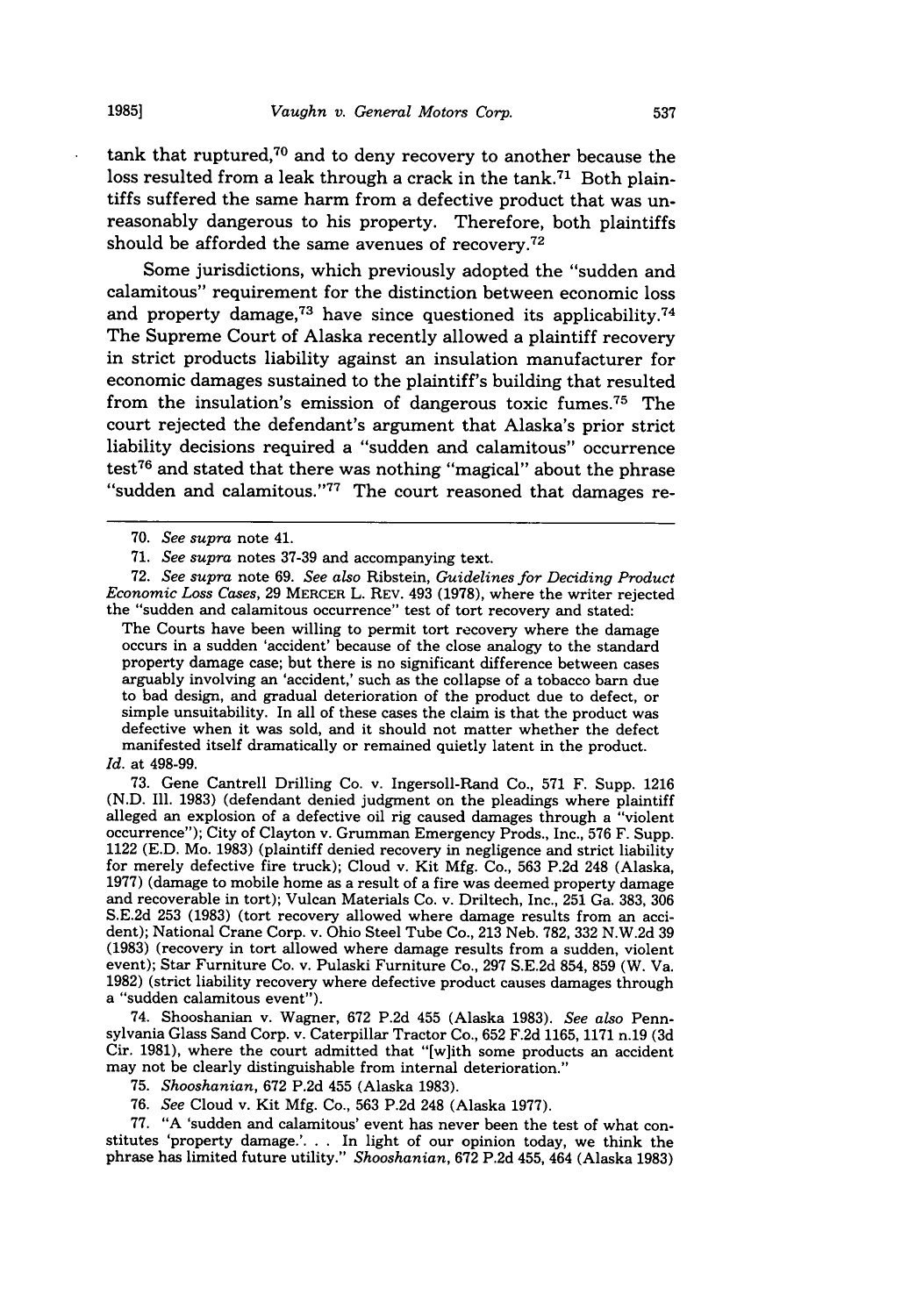sulting from a "sudden and calamitous" event may demonstrate the dangerousness of the defective product; however, the distinction between economic loss and property damage should not rest on a test of how the damage occurred.<sup>78</sup>

It is proposed that future courts' analyses of this issue focus on whether the product was defective when it left the hands of the manufacturer and whether the defect was unreasonably dangerous to the user's person or property.<sup>79</sup> If both conditions exist, then the damage resulting from the defect should be deemed property damage and recoverable in tort.<sup>80</sup> If, however, the defective product was not unreasonably dangerous to the user's person or property, but merely failed to meet the buyer's expectations, then the resulting damages should be deemed economic loss and should not be recoverable in tort. $81$  The plaintiff must then resort to his contract or the sales provisions of the Uniform Commercial Code for recovery.<sup>82</sup> If the Illinois Supreme Court had applied this analysis to the *Vaughn* case, it would have retained the tort and contract law distinction, while still finding that Vaughn's losses were recoverable in tort.

The decision in *Vaughn* left intact Illinois' long standing bar against recovery in tort for economic losses. It broadened, however, the definition of "property damage" to include damage to the defective product itself. In its attempt to separate contract law from tort law, the court drew an arbitrary line of distinction between economic loss and property damage. As a result of this decision, future courts deciding whether a plaintiff's losses are economic or property damage will be forced to examine how the losses occurred. An analysis of this nature must be abandoned due to potential unjustifi-

- **80.** *See supra* note **7** and accompanying text.
- **81.** *See supra* notes **51-63** and accompanying text.

**82.** *See supra* notes **8, 9, 51-63** and accompanying text. *See also* Gocker **&** Yesawich, *supra* note **59,** at **522,** where the commentator, realizing that in some instances there is a disparity of bargaining power between the parties, noted that **U.C.C. § 2-302 (1977)** (Unconscionable Contract or Clause), gives the courts the power to refuse to enforce a contract that it finds as a matter of law to be unconscionable. *Id.* at **522** n.17. Therefore, the "courts need not resort to a strict products liability claim to protect the interest of a consumer bound **by** an onerous contract term which arose from a disparity in the bargaining power of the parties." *Id.*

<sup>(</sup>quoting Northern Power **&** Eng'g Corp. v. Caterpillar Tractor Co., **623 P.2d** 324, **328,** n.5 (Alaska **1981)).** *See also* Arrow Leasing Corp. v. Cummins Arizona Diesel, Inc., **136** Ariz. 444, 447, **666 P.2d** 544, 548 **(1983)** (rejection of the "sudden and calamitous" occurrence test as the exclusive factor determining whether the loss is recoverable in tort).

**<sup>78.</sup>** *See* Northern Power **&** Eng'g Corp. v. Caterpillar Tractor Co., **623 P.2d** 324, **328** (Alaska **1981).** The court stated that its "purpose in using that phrase was merely to illustrate those instances in which 'property damage' is most likely to be found **..** *" Id.*

**<sup>79.</sup> RESTATEMENT (SECOND)** OF TORTS **§** 402A **(1965).** *See supra* note **1.**